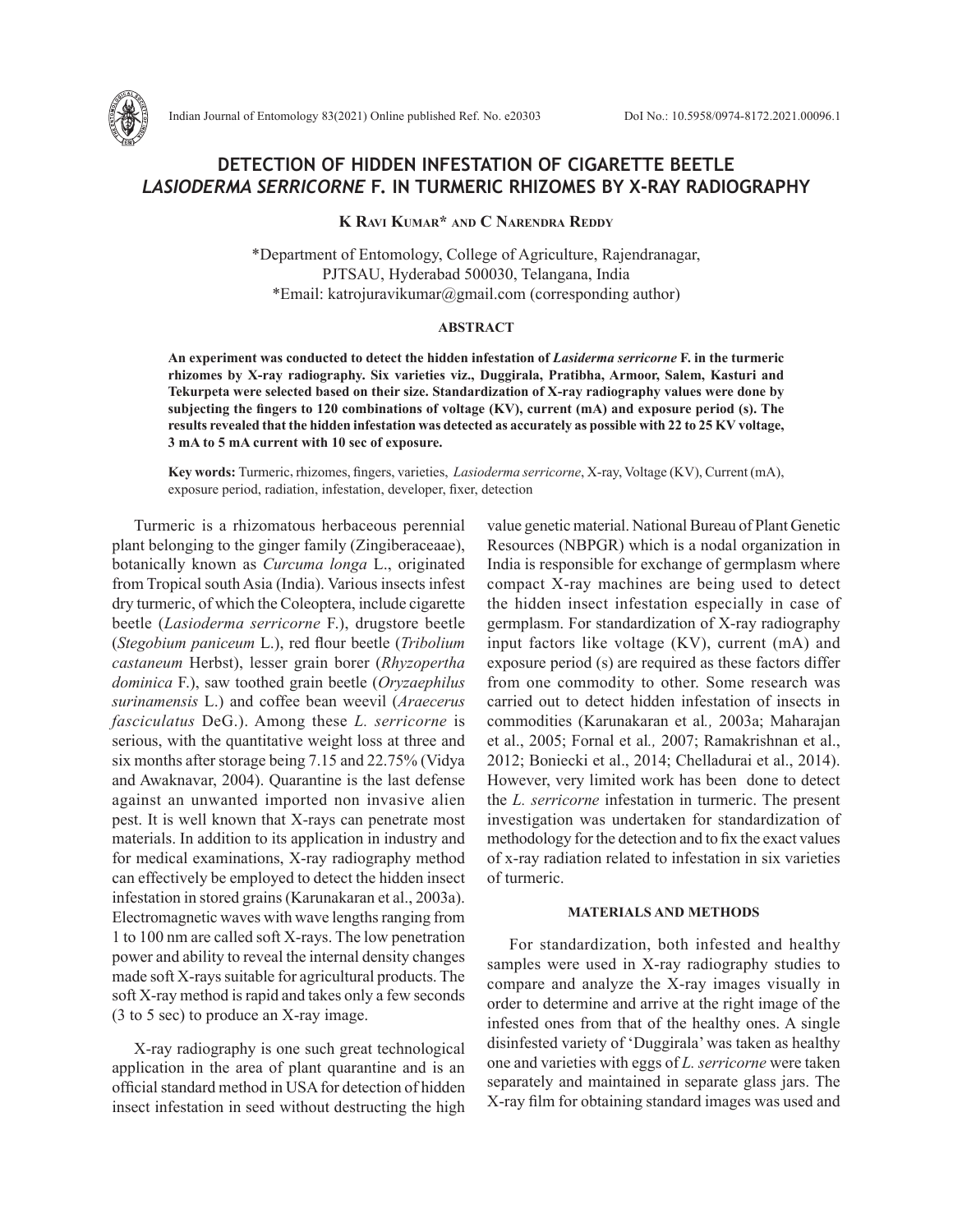small samples  $(5-10)$  of the cured turmeric varieties were placed over the adhesive tape to pick out and separate the samples with internal (hidden) infestation while looking at the corresponding X-ray image. The cured turmeric samples were arranged in such a manner, where one row of infested ones alternated with that of healthy ones. After the exposure of these samples to radiation, the X-ray film was processed with the help of silver halide for image development and sodium thiosulphate for image fixing. After fixation, washing was done to remove the exhausted chemicals from the emulsion and to prevent the image deterioration. Finally, the X-ray film was thoroughly air dried to remove the excess moisture. After the image was fixed on the X-ray film, it was exposed to the X-ray radiation of different combinations, to find out the hidden infested areas.

The X-ray machine consists of three important factors i.e., kilovoltage (KV) is the measure of voltage potential, milliamperage (mA) is the measure of the current applied to the tube and exposure duration is the time during which the sample is exposed to the X-rays for making the radiograph. Standard cabinet X-ray machine of Faxitron series consists of a maximum of 45 kilo voltage (KV) and 15 milliamperage (mA) current. At a given voltage levels varying from 20 to 26 KV, there were 120 treatment combinations by changing of current as 2, 3, 4, 5 mA and exposure periods of 2,4,6,8 and 10 sec. Image analysis was taken up with 120 combinations to find out and standardize the right current, voltage and exposure period for detection of hidden infestation in the test samples. The hidden infestation was observed at the X-ray radiation of 25 KV and 5 mA current and 10 sec exposure period. Adjustments in combinations of current and exposure periods were made based on the preliminary image results while working in the laboratory. A highly infested variety "Duggirala" was used as the check for the standardization of current, voltage and exposure periods. The six varieties were selected based on size, which are mostly popularized and mostly cultivated by farmers for X-ray radiography studies viz., Duggirala, Pratibha, Armoor, Salem, Kasturi and Tekurpeta.

#### **RESULTS AND DISCUSSION**

Quarantine workers in India traditionally used only a range of values from 10 KV to 30 KV and a current of 4 milli ampere (mA) to 12 mA with an exposure period of 10 to 25 sec for cereals and leguminous seed materials. Ramakrishnan et al. (2012) reported that high voltage and current were required for dense seed materials to ensure adequate penetration of radiation compared to light seed materials. At different combinations of voltage, current and exposure periods, the best combination was observed by exposing to X-ray radiation of 25 KV and 5 mA for 10 seconds. Exposure to 22 KV, 4 mA for 6 seconds and at 26 KV, 4 mA for 10 sec exposures resulted in lighter and darker images, respectively. A disinfested and healthy one of Duggirala variety exposed to X-ray radiography at 25 KV and 5 mA for 10 sec, resulted in a good image. Based on these values, the combination of treatments in different turmeric varieties was standardized.

These results reveal that the current, voltage and exposure periods varied with varieties and ranged from 22 KV 5 mA 10 sec to 25 KV 5 mA 10 sec. The fingers of Pratibha which were heavily infested were selected for the investigation. Exposure of fingers to X-ray radiation of 23 KV and 4 mA for 10 sec was found to be the best combination to detect the hidden infestation. The other combinations viz*.,* 20 KV, 4 mA for 8 sec showed lighter image and 25 KV, 2 mA for 10 sec showed darker images. Exposure to 22 KV and 5 mA for 10 sec clearly detected the hidden infestation in infested 'Armoor' variety. Other combinations like 20 KV, 5 mA for 6 sec and 24 KV, 3 mA for 8 sec resulted in lighter and darker images. With the variety Salem, best images were obtained when exposed to 24 KV and 5 mA for 10 sec, thus can be considered as standardized values for Salem. The other combinations like 22 KV, 2 mA for 8 sec exhibited lighter image and at 26 KV, 2 mA for 6 sec exhibited darker image. Among the combinations of voltage, current and exposure periods evaluated, it was observed that exposure to 25 KV and 3 mA for 10 sec clearly detected the hidden infestation of *L. serricorne* in Kasturi. Exposure to 23 KV and 2 mA for 6 sec resulted in lighter image, while a darker image was observed at 26 KV and 2 mA for 8 sec. With the variety Tekurpeta, these values were 24 KV and 3 mA for 10 sec for a clear image; and 20 KV and 2 mA for 8 sec and 25 KV and 4 mA for 10 sec resulted in lighter and darker images, respectively.

These observations indicate variation in radiation and voltage to acquire clear image with the turmeric varieties, and this variation might be due to their size, shape and thickness; voltage ranged from 22 to 25 KV. These results agree with those of Ramakrishnan et al*.*  (2012). This study had reported that when the size of the commodity increases, the voltage value also increasesthe standardized value for paddy was 15 KV, 12 mA for 25 sec and for maize it was 25 KV, 8mA for 20